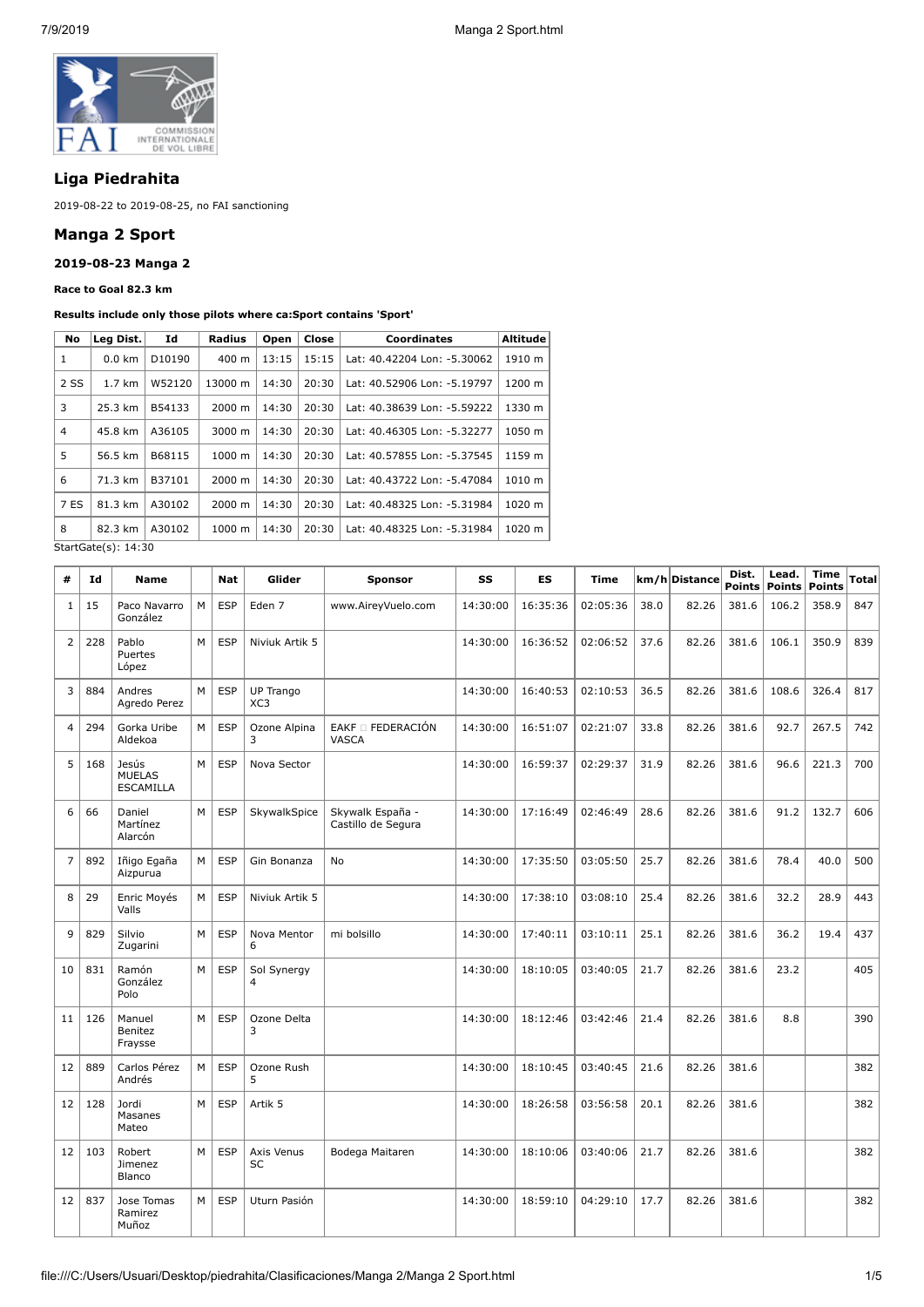# 7/9/2019 Manga 2 Sport.html

| #  | Id  | <b>Name</b>                       |    | Nat        | Glider                         | <b>Sponsor</b>                         | SS       | ES       | <b>Time</b> |      | km/h Distance | Dist.<br><b>Points</b> | Lead. | <b>Time</b><br><b>Points Points</b> | <b>Total</b> |
|----|-----|-----------------------------------|----|------------|--------------------------------|----------------------------------------|----------|----------|-------------|------|---------------|------------------------|-------|-------------------------------------|--------------|
| 12 | 283 | Augusto<br>Clemente<br>ramirez    | M  | <b>ESP</b> | Ozone Delta<br>3               |                                        | 14:30:00 | 18:46:55 | 04:16:55    | 18.6 | 82.26         | 381.6                  |       |                                     | 382          |
| 12 | 259 | Carlos<br>Portillo                | M  | <b>ESP</b> | Ozone Rush<br>5                | Escuela Parapente<br>Valencia          | 14:30:00 | 18:05:22 | 03:35:22    | 22.2 | 82.26         | 381.6                  |       |                                     | 382          |
| 12 | 146 | Javier gomez<br>de segura         | M  | <b>ESP</b> | Ozone Swift<br>$\overline{4}$  |                                        | 14:30:00 | 19:00:21 | 04:30:21    | 17.7 | 82.26         | 381.6                  |       |                                     | 382          |
| 19 | 893 | David Polo<br>Gutiérrez           | M  | <b>ESP</b> | Rush 5                         |                                        | 14:30:00 | 18:11:33 | 03:41:33    | 21.5 | 81.64         | 378.7                  |       |                                     | 379          |
| 20 | 886 | Dirk De<br>Troch                  | M  | <b>BEL</b> | Advance<br>Sigma 10            |                                        | 14:30:00 |          |             |      | 73.05         | 338.9                  |       |                                     | 339          |
| 21 | 51  | Iñigo Redín<br>Micháus            | M  | <b>ESP</b> | Ozone Delta<br>3               | miseñora.com                           | 14:30:00 |          |             |      | 67.09         | 311.3                  | 26.5  |                                     | 338          |
| 22 | 754 | Jan<br>Hooyberghs                 | M  | <b>BEL</b> | Mac Para<br>Elan 2             | AL INMO Algodonales<br>Inmobiliario    | 14:30:00 |          |             |      | 62.96         | 292.1                  | 38.1  |                                     | 330          |
| 23 | 999 | Hans-Dieter<br>Keckstein          | М  | <b>ESP</b> | Niviuk Artik 5                 | <b>FAMUR</b>                           | 14:30:00 |          |             |      | 68.11         | 316.0                  | 8.2   |                                     | 324          |
| 24 | 55  | Gabriel<br>Cañada<br>Estébanez    | M  | <b>ESP</b> | Windtech<br>Duster             | Windtech Paragliders                   | 14:30:00 |          |             |      | 58.09         | 269.5                  | 32.8  |                                     | 302          |
| 25 | 36  | Juanma<br>Garcia<br>Guerrero      | M  | <b>ESP</b> | <b>Triple Seven</b><br>Queen 2 | Parashop                               | 14:30:00 |          |             |      | 57.97         | 268.9                  | 9.5   |                                     | 278          |
| 26 | 73  | Aitor<br>Echevarria               | M  | <b>ESP</b> | Advance<br>Sigma 9             |                                        | 14:30:00 |          |             |      | 56.54         | 262.3                  | 1.5   |                                     | 264          |
| 27 | 62  | <b>Txus Blanco</b><br>Zabaleta    | M  | <b>ESP</b> | Niviuk Artik 5                 | Electronica y Carretillas<br>Toyota    | 14:30:00 |          |             |      | 55.98         | 259.7                  |       |                                     | 260          |
| 28 | 190 | Ana María<br>Sancho<br>Frisuelos  | F. | <b>ESP</b> | Dudek Colt 2                   | www.monteholiday.com                   | 14:30:00 |          |             |      | 48.56         | 225.3                  |       |                                     | 225          |
| 29 | 33  | Virgilio Ortiz<br>Martín          | M  | <b>ESP</b> | Axis Venus<br><b>SC</b>        | Vinos Fortis Montaraz                  | 14:30:00 |          |             |      | 46.14         | 214.1                  |       |                                     | 214          |
| 30 | 891 | Izaskun<br>Azpitarte<br>Astobiza  | F  | <b>ESP</b> | Nova Ion                       |                                        | 14:30:00 |          |             |      | 35.08         | 162.7                  |       |                                     | 163          |
| 31 | 136 | Roberto<br>Carballeira<br>Alvarez | M  | <b>ESP</b> | UP Trango<br>Race              |                                        | 14:30:00 |          |             |      | 27.05         | 125.5                  |       |                                     | 126          |
| 32 | 52  | Chechu<br>Martinez<br>Rojano      | М  | <b>ESP</b> | Skywalk<br>Spice               | RODEO STAR_FGT                         | 14:30:00 |          |             |      | 18.18         | 84.4                   |       |                                     | 84           |
| 33 | 177 | Miguel Casas<br>Suárez            | M  | <b>ESP</b> | Ozone Alpina<br>2              |                                        | 14:30:00 |          |             |      | 12.45         | 57.8                   |       |                                     | 58           |
| 34 | 170 | George Bür<br>Zimmermann          | M  | <b>ESP</b> | Skywalk<br>Cayenne 5           | Z Robotics Labs. Red<br>Bull. Dynafit. | 14:30:00 |          |             |      | 9.95          | 46.2                   |       |                                     | 46           |
| 35 | 887 | David Zapata                      | M  | <b>ESP</b> | Ozone Rush<br>5                |                                        |          |          |             |      | 4.00          | 18.6                   |       |                                     | 19           |
| 35 | 756 | Rika de Kam                       | F  | <b>BEL</b> | Mac Para<br>Elan <sub>2</sub>  | AL INMO Algodonales<br>Inmobiliario    | 14:30:00 |          |             |      | 4.00          | 18.6                   |       |                                     | 19           |
| 35 | 48  | Jon Iriarte<br>arenaza            | М  | <b>ESP</b> | Skywalk<br>Cayenne 5           | Federación vasca                       |          |          |             |      | 4.00          | 18.6                   |       |                                     | 19           |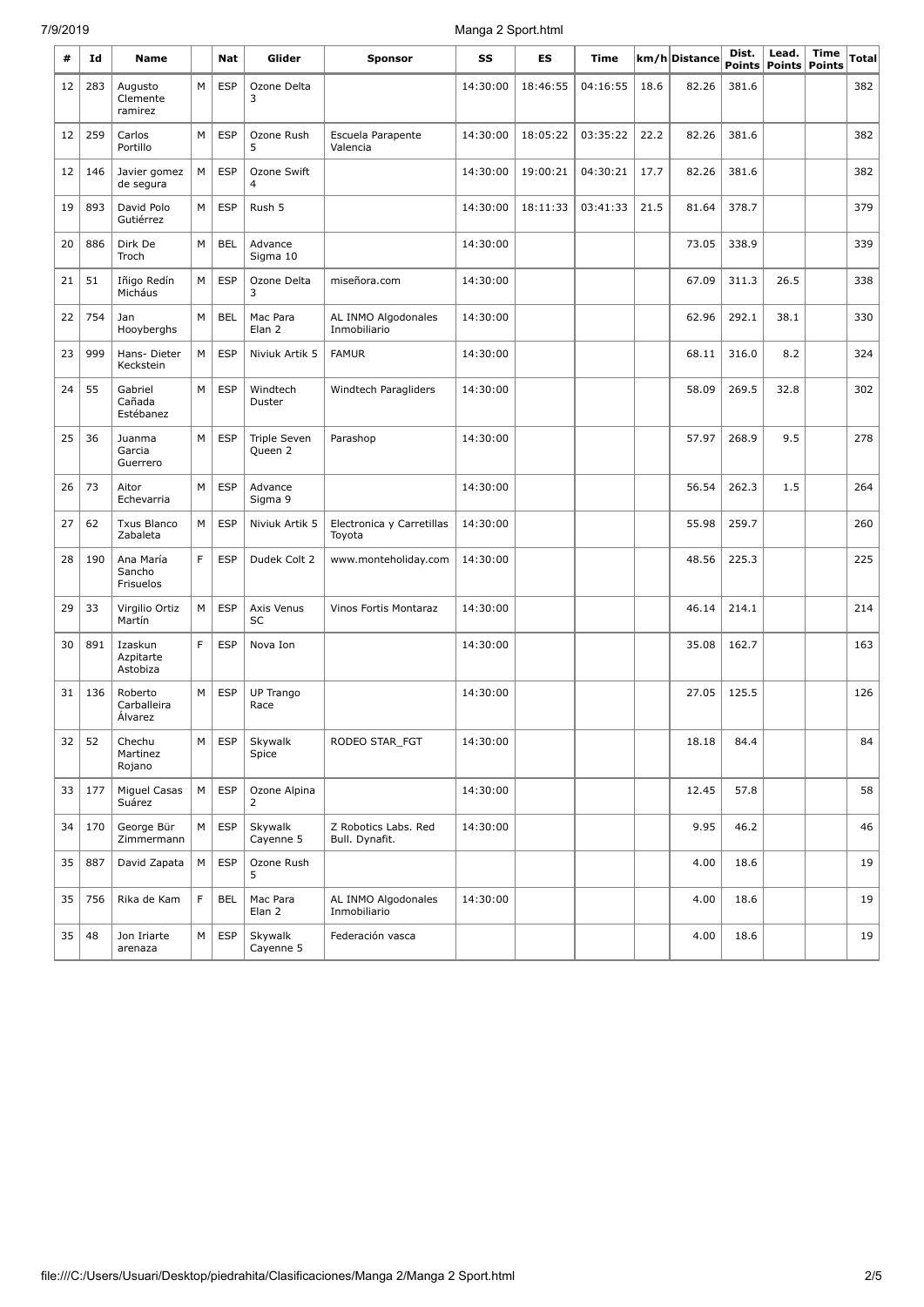## **Pilots absent from task (ABS)**

| Ιd   | Name                      |
|------|---------------------------|
| 1651 | Ramon Jose LOPEZ SOTO     |
| 890  | Fernando MORENO MORCILLO  |
| 8951 | Albero Martín Reina       |
| 896  | Aitor Juan Martín Mostaza |

# **Pilots not yet processed (NYP)**

**Id Name**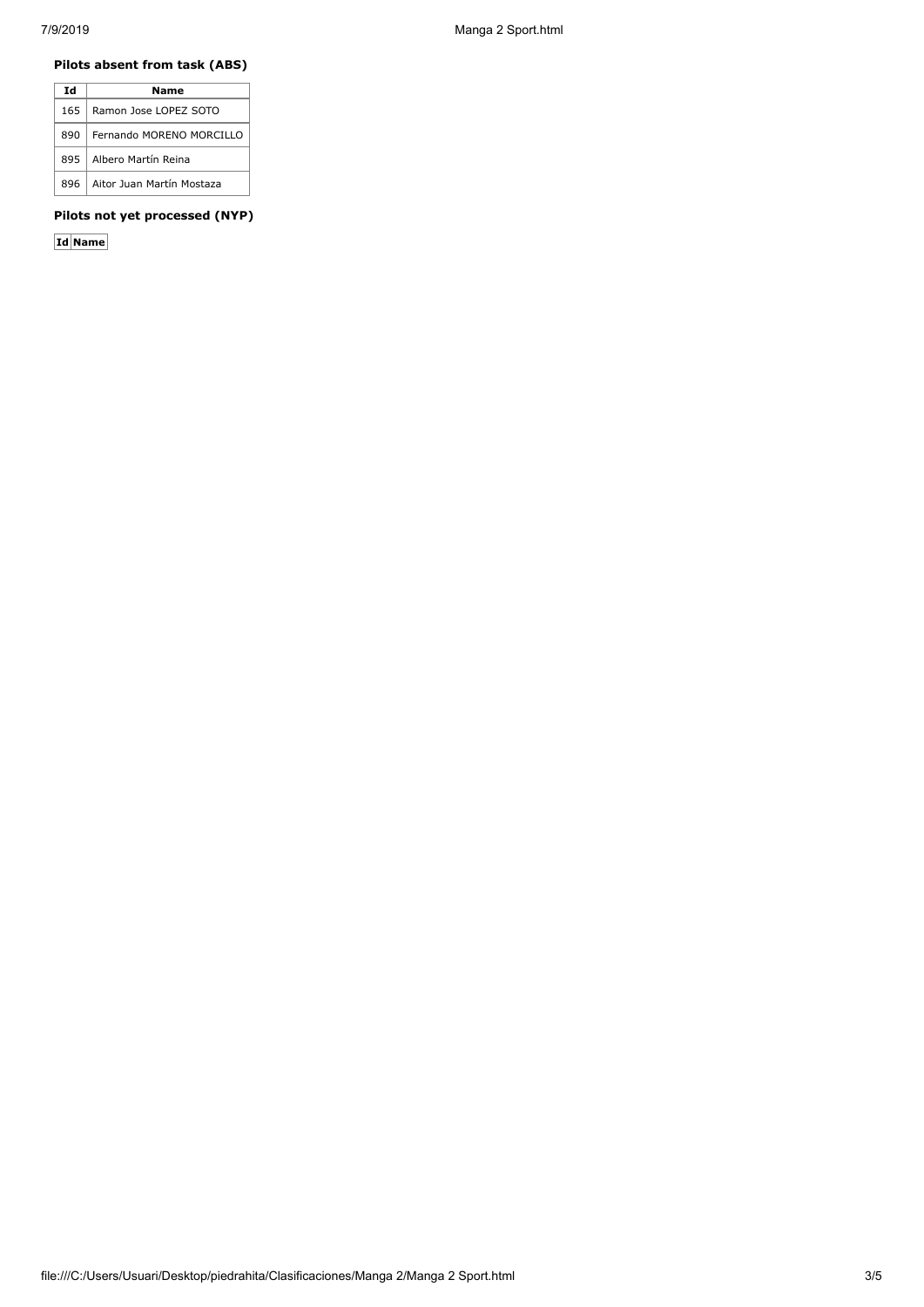#### **Task statistics**

| param                           | value                     |
|---------------------------------|---------------------------|
| ss_distance                     | 79.564                    |
| task_distance                   | 82.255                    |
| launch_to_ess_distance          | 81.255                    |
| no_of_pilots_present            | 85                        |
| no_of_pilots_flying             | 84                        |
| no_of_pilots_lo                 | 30                        |
| no_of_pilots_reaching_nom_dist  | 77                        |
| no_of_pilots_reaching_es        | 55                        |
| no_of_pilots_reaching_goal      | 54                        |
| sum_flown_distance              | 5818.488                  |
| best_dist                       | 82.255                    |
| best_time                       | 1.87083333333333          |
| worst_time                      | 4.50583333333333          |
| no_of_pilots_in_competition     | 90                        |
| no_of_pilots_landed_before_stop | 0                         |
| sum_dist_over_min               | 5486.591                  |
| sum_real_dist_over_min          | 5486.591                  |
| sum_flown_distances             | 5818.488                  |
| best_real_dist                  | 82.255                    |
| last_start_time                 | 2019-08-23T14:30:00+02:00 |
| first_start_time                | 2019-08-23T14:30:00+02:00 |
| first_finish_time               | 2019-08-23T16:22:15+02:00 |
| max_time_to_get_time_points     | 3.23861742935629          |
| no_of_pilots_with_time_points   | 41                        |
| goalratio                       | 0.642857142857143         |
| arrival_weight                  | 0                         |
| departure_weight                | 0                         |
| leading_weight                  | 0.108216900510204         |
| time_weight                     | 0.510165388119533         |
| distance_weight                 | 0.381617711370262         |
| smallest_leading_coefficient    | 1.24459538708088          |
| available_points_distance       | 381.617711370262          |
| available points time           | 460.165388119533          |
| available_points_departure      | 0                         |
| available_points_leading        | 158.216900510204          |
| available_points_arrival        | 0                         |
| time_validity                   | 1                         |
| launch_validity                 | 1                         |
| distance_validity               | 1                         |
| stop_validity                   | 1                         |
| day_quality                     |                           |
|                                 | 1                         |
| ftv_day_validity                | 1                         |

# **Scoring formula settings**

| param    | value          |
|----------|----------------|
| id       | <b>PWC2017</b> |
| min_dist |                |